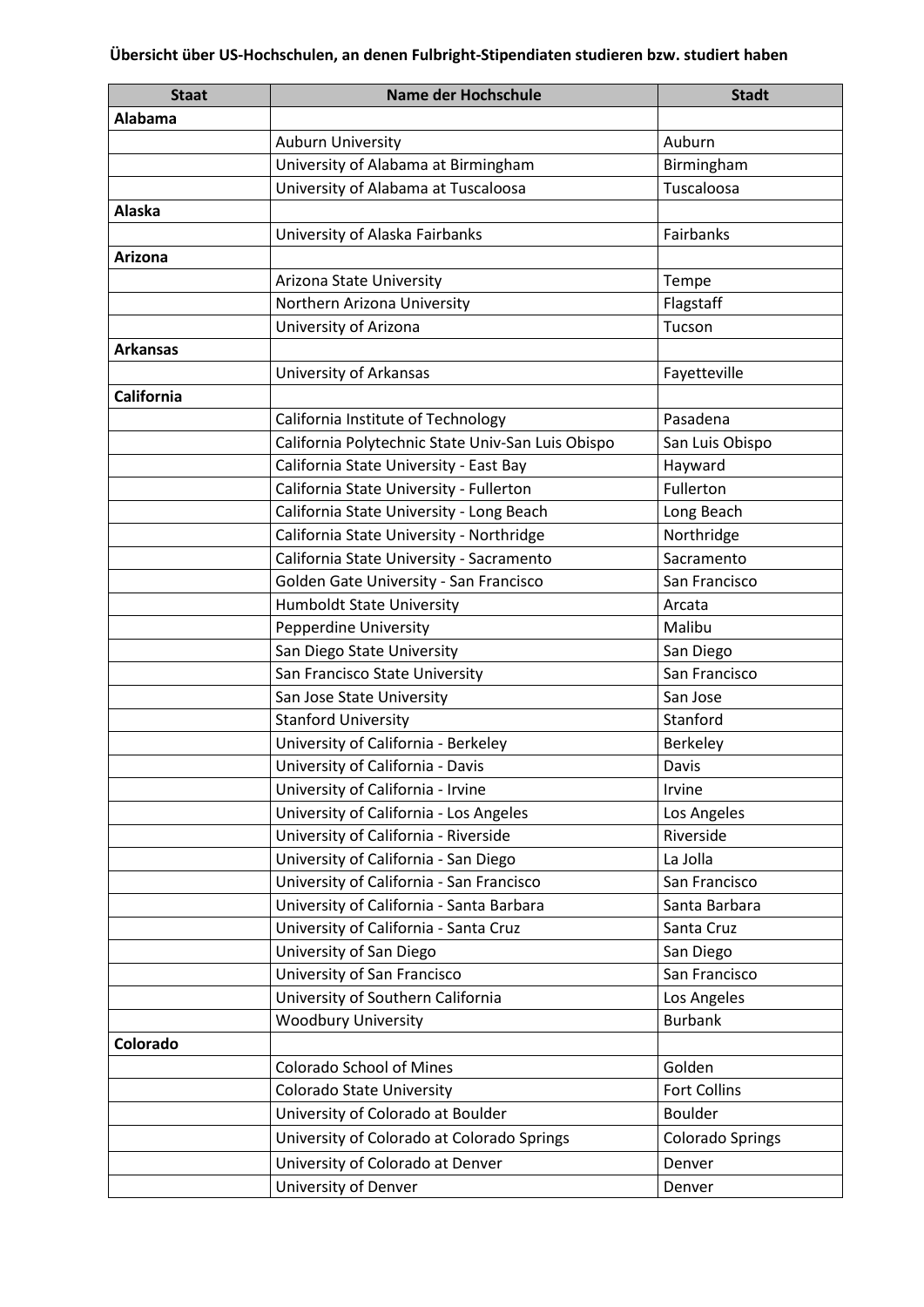| <b>Staat</b>                | Name der Hochschule                         | <b>Stadt</b>        |
|-----------------------------|---------------------------------------------|---------------------|
| <b>Connecticut</b>          |                                             |                     |
|                             | University of Bridgeport                    | Bridgeport          |
|                             | University of Connecticut                   | <b>Storrs</b>       |
|                             | University of New Haven                     | West Haven          |
|                             | <b>Wesleyan University</b>                  | Middletown          |
|                             | <b>Yale University</b>                      | New Haven           |
| <b>Delaware</b>             |                                             |                     |
|                             | University of Delaware                      | Newark              |
| <b>District of Columbia</b> |                                             |                     |
|                             | <b>American University</b>                  | Washington          |
|                             | George Washington University                | Washington          |
|                             | Georgetown University                       | Washington          |
| <b>Florida</b>              |                                             |                     |
|                             | <b>Embry Riddle Aeronautical University</b> | Daytona Beach       |
|                             | Florida International University            | Miami               |
|                             | Florida State University                    | Tallahassee         |
|                             | University of Florida                       | Gainesville         |
|                             | University of Miami                         | <b>Coral Gables</b> |
|                             | University of South Florida                 | Tampa               |
| Georgia                     |                                             |                     |
|                             | <b>Emory University</b>                     | Atlanta             |
|                             | Georgia Institute of Technology             | Atlanta             |
|                             | Georgia State University                    | Atlanta             |
|                             | Savannah College of Art and Design          | Savannah            |
|                             | University of Georgia                       | Athens              |
| Hawaii                      |                                             |                     |
|                             | Hawaii Pacific University                   | Honolulu            |
|                             | University of Hawaii at Manoa               | Honolulu            |
| Idaho                       |                                             |                     |
|                             | University of Idaho                         | Moscow              |
| <b>Illinois</b>             |                                             |                     |
|                             | DePaul University                           | Chicago             |
|                             | <b>Eastern Illinois University</b>          | Charleston          |
|                             | Illinois Institute of Technology            | Chicago             |
|                             | <b>Illinois State University</b>            | Normal              |
|                             | Northwestern University                     | Evanston            |
|                             | University of Chicago                       | Chicago             |
|                             | University of Illinois at Chicago           | Chicago             |
|                             | University of Illinois at Urbana-Champaign  | Champaign           |
|                             | <b>Western Illinois University</b>          | Macomb              |
| Indiana                     |                                             |                     |
|                             | <b>Ball State University</b>                | Muncie              |
|                             | Indiana State University                    | <b>Terre Haute</b>  |
|                             | Indiana University - Bloomington            | Bloomington         |
|                             | <b>Purdue University</b>                    | West Lafayette      |
|                             | Rose-Hulman Institute of Technology         | <b>Terre Haute</b>  |
|                             | University of Notre Dame                    | Notre Dame          |
| lowa                        |                                             |                     |
|                             | <b>Drake University</b>                     | Des Moines          |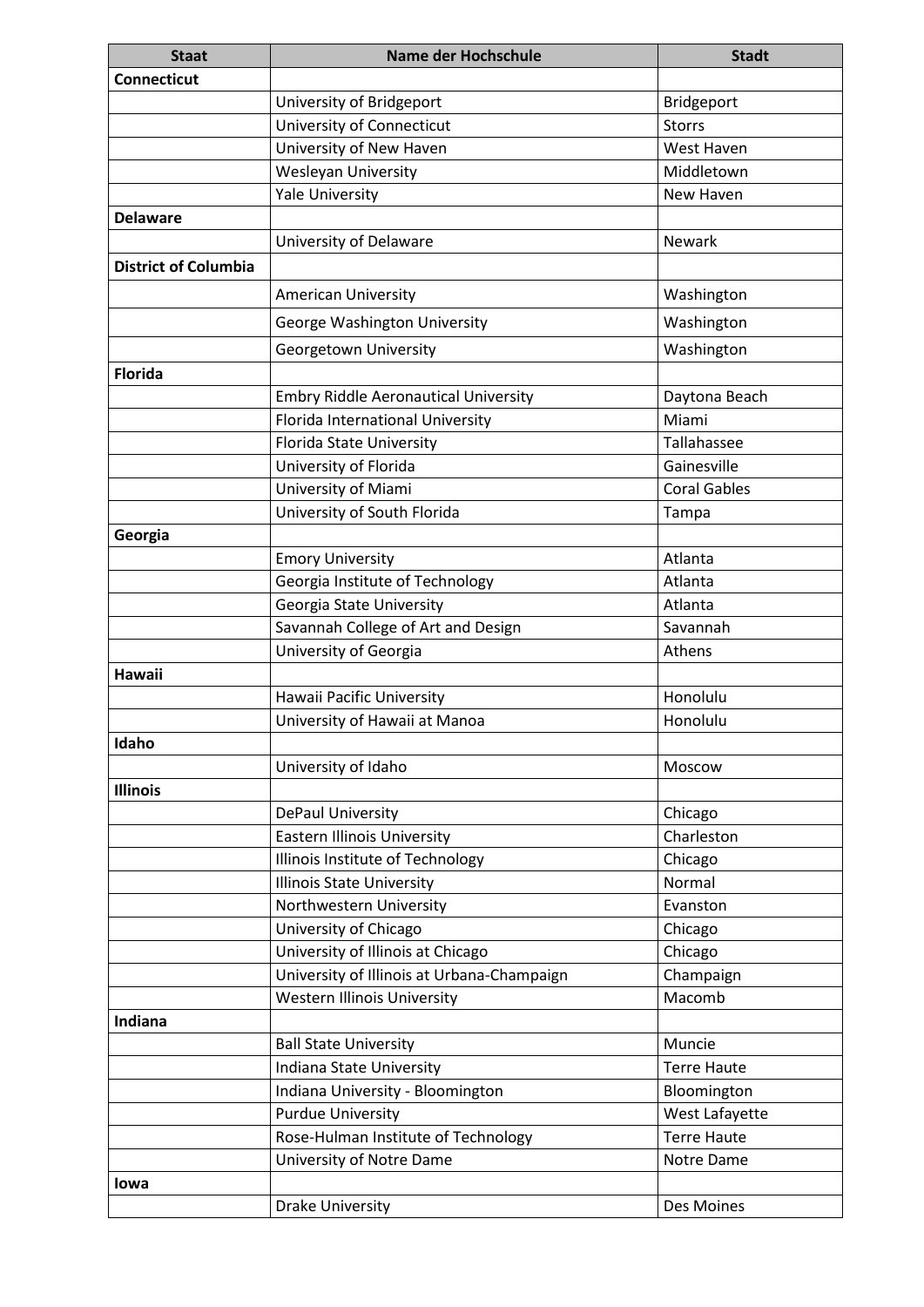| <b>Staat</b>         | Name der Hochschule                     | <b>Stadt</b>         |
|----------------------|-----------------------------------------|----------------------|
|                      | Iowa State University                   | Ames                 |
|                      | University of Iowa                      | Iowa City            |
| <b>Kansas</b>        |                                         |                      |
|                      | <b>Kansas State University</b>          | Manhattan            |
|                      | University of Kansas                    | Lawrence             |
| Kentucky             |                                         |                      |
|                      | University of Kentucky                  | Lexington            |
|                      | University of Louisville                | Louisville           |
| Louisiana            |                                         |                      |
|                      | Louisiana State University              | <b>Baton Rouge</b>   |
|                      | Tulane University of Louisiana          | <b>New Orleans</b>   |
|                      | University of New Orleans               | <b>New Orleans</b>   |
| <b>Maryland</b>      |                                         |                      |
|                      | Johns Hopkins University                | <b>Baltimore</b>     |
|                      | University of Baltimore                 | <b>Baltimore</b>     |
|                      | University of Maryland - College Park   | <b>College Park</b>  |
| <b>Massachusetts</b> |                                         |                      |
|                      | <b>Bentley University</b>               | Waltham              |
|                      | <b>Boston College</b>                   | <b>Chestnut Hill</b> |
|                      | <b>Boston University</b>                | <b>Boston</b>        |
|                      | <b>Brandeis University</b>              | Waltham              |
|                      | <b>Clark University</b>                 | Worcester            |
|                      | <b>Emerson College</b>                  | <b>Boston</b>        |
|                      | <b>Harvard University</b>               | Cambridge            |
|                      | Massachusetts Institute of Technology   | Cambridge            |
|                      | Northeastern University                 | <b>Boston</b>        |
|                      | <b>Suffolk University</b>               | <b>Boston</b>        |
|                      | <b>Tufts University</b>                 | Medford              |
|                      | University of Massachusetts - Amherst   | Amherst              |
|                      | University of Massachusetts - Boston    | <b>Boston</b>        |
|                      | University of Massachusetts - Dartmouth | North Dartmouth      |
| Michigan             |                                         |                      |
|                      | Eastern Michigan University             | Ypsilanti            |
|                      | Michigan State University               | <b>East Lansing</b>  |
|                      | Michigan Technological University       | Houghton             |
|                      | University of Michigan - Ann Arbor      | Ann Arbor            |
|                      | <b>Wayne State University</b>           | Detroit              |
|                      | Western Michigan University             | Kalamazoo            |
| <b>Minnesota</b>     |                                         |                      |
|                      | University of Minnesota - Twin Cities   | Minneapolis          |
| <b>Mississippi</b>   |                                         |                      |
|                      | Mississippi State University            | Mississippi State    |
| <b>Missouri</b>      |                                         |                      |
|                      | Saint Louis University                  | St Louis             |
|                      | University of Missouri - Columbia       | Columbia             |
|                      | University of Missouri - Kansas City    | Kansas City          |
|                      | University of Missouri - Rolla          | Rolla                |
|                      | Washington University in St Louis       | St Louis             |
| <b>Montana</b>       |                                         |                      |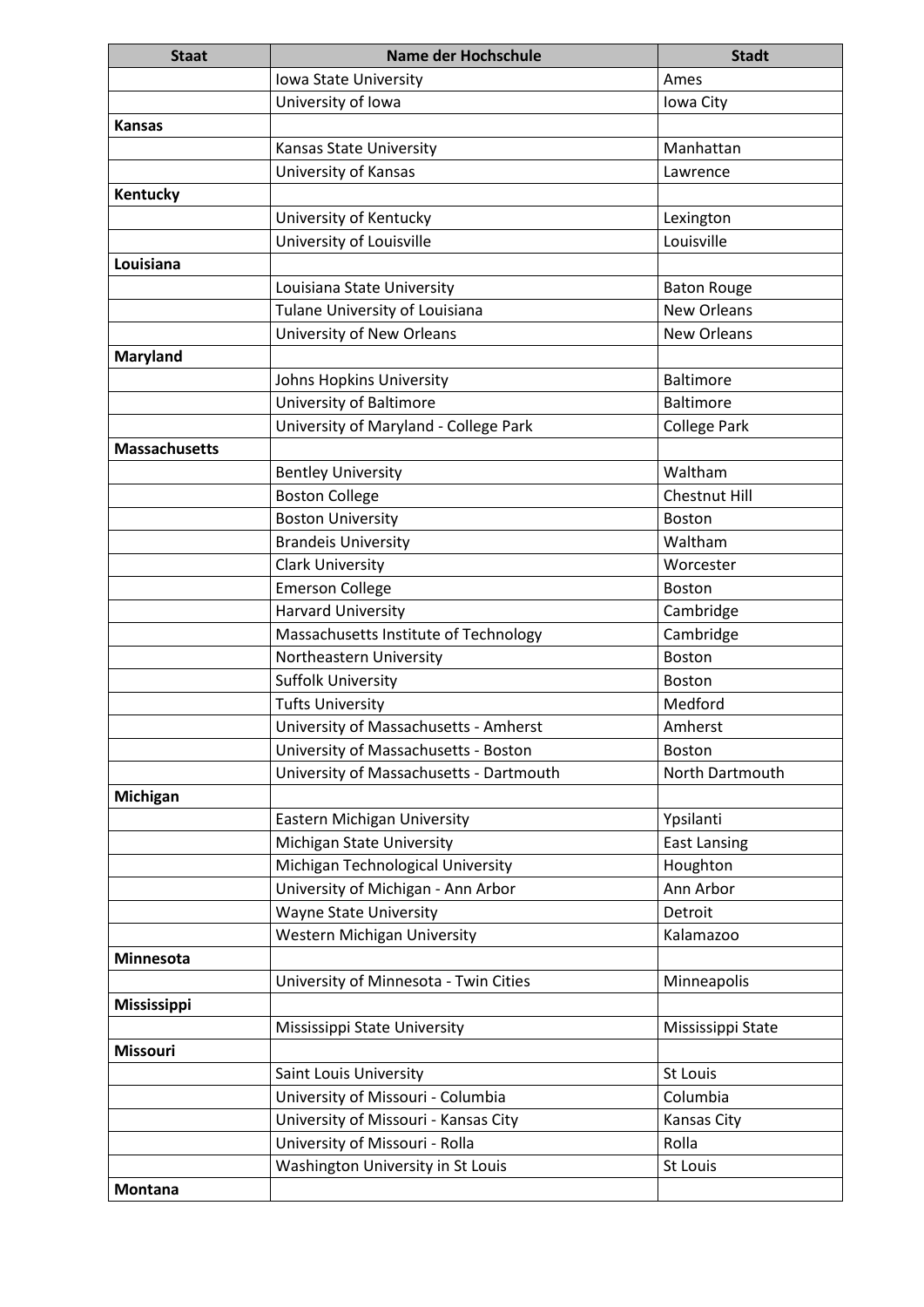| <b>Staat</b>          | <b>Name der Hochschule</b>                                           | <b>Stadt</b>                  |
|-----------------------|----------------------------------------------------------------------|-------------------------------|
|                       | Montana State University - Bozeman                                   | Bozeman                       |
|                       | The University of Montana - Missoula                                 | Missoula                      |
| <b>Nebraska</b>       |                                                                      |                               |
|                       | University of Nebraska at Lincoln                                    | Lincoln                       |
|                       | University of Nebraska at Omaha                                      | Omaha                         |
| <b>Nevada</b>         |                                                                      |                               |
|                       | University of Nevada - Las Vegas                                     | Las Vegas                     |
|                       | University of Nevada - Reno                                          | Reno                          |
| <b>New Hampshire</b>  |                                                                      |                               |
|                       | University of New Hampshire                                          | Durham                        |
| <b>New Jersey</b>     |                                                                      |                               |
|                       | Fairleigh Dickinson University                                       | <b>Teaneck</b>                |
|                       | New Jersey Institute of Technology                                   | <b>Newark</b>                 |
|                       | Princeton University                                                 | Princeton                     |
|                       | <b>Rutgers University - Newark</b>                                   | <b>Newark</b>                 |
|                       | Rutgers University - New Brunswick                                   | <b>New Brunswick</b>          |
|                       | <b>Seton Hall University</b>                                         | South Orange                  |
|                       | <b>Stevens Institute of Technology</b>                               | Hoboken                       |
| <b>New Mexico</b>     |                                                                      |                               |
|                       | University of New Mexico                                             | Albuquerque                   |
| <b>New York</b>       |                                                                      |                               |
|                       | Adelphi University                                                   | Garden City                   |
|                       | <b>Binghamton University</b>                                         | Binghamton                    |
|                       | Columbia University                                                  | New York                      |
|                       | <b>Cornell University</b>                                            | Ithaca                        |
|                       | <b>CUNY Brooklyn College</b>                                         | Brooklyn                      |
|                       | <b>CUNY City College</b>                                             | New York                      |
|                       | <b>CUNY Hunter College</b>                                           | New York                      |
|                       | Fashion Institute of Technology                                      | New York                      |
|                       | Fordham University                                                   | <b>Bronx</b>                  |
|                       | Manhattan School of Music                                            | New York                      |
|                       | New School University                                                | New York                      |
|                       | Parsons School of Design                                             | New York                      |
|                       | <b>New York University</b>                                           | New York City                 |
|                       | Niagara University                                                   | Niagara                       |
|                       | Pratt Institute                                                      | Brooklyn                      |
|                       | Rensselaer Polytechnic Institute                                     | Troy                          |
|                       | Rochester Institute of Technology                                    | Rochester                     |
|                       | <b>Stony Brook University</b>                                        | <b>Stony Brook</b>            |
|                       | <b>Syracuse University</b><br>The Juilliard School                   | Syracuse<br>New York          |
|                       |                                                                      |                               |
|                       | University of Albany<br>University of Bufallo                        | Albany<br><b>Buffalo</b>      |
|                       | University of Rochester                                              | Rochester                     |
| <b>North Carolina</b> |                                                                      |                               |
|                       |                                                                      | Durham                        |
|                       | <b>Duke University</b><br>North Carolina State University at Raleigh |                               |
|                       | University of North Carolina at Chapel Hill                          | Raleigh<br><b>Chapel Hill</b> |
|                       | University of North Carolina at Charlotte                            | Charlotte                     |
|                       |                                                                      |                               |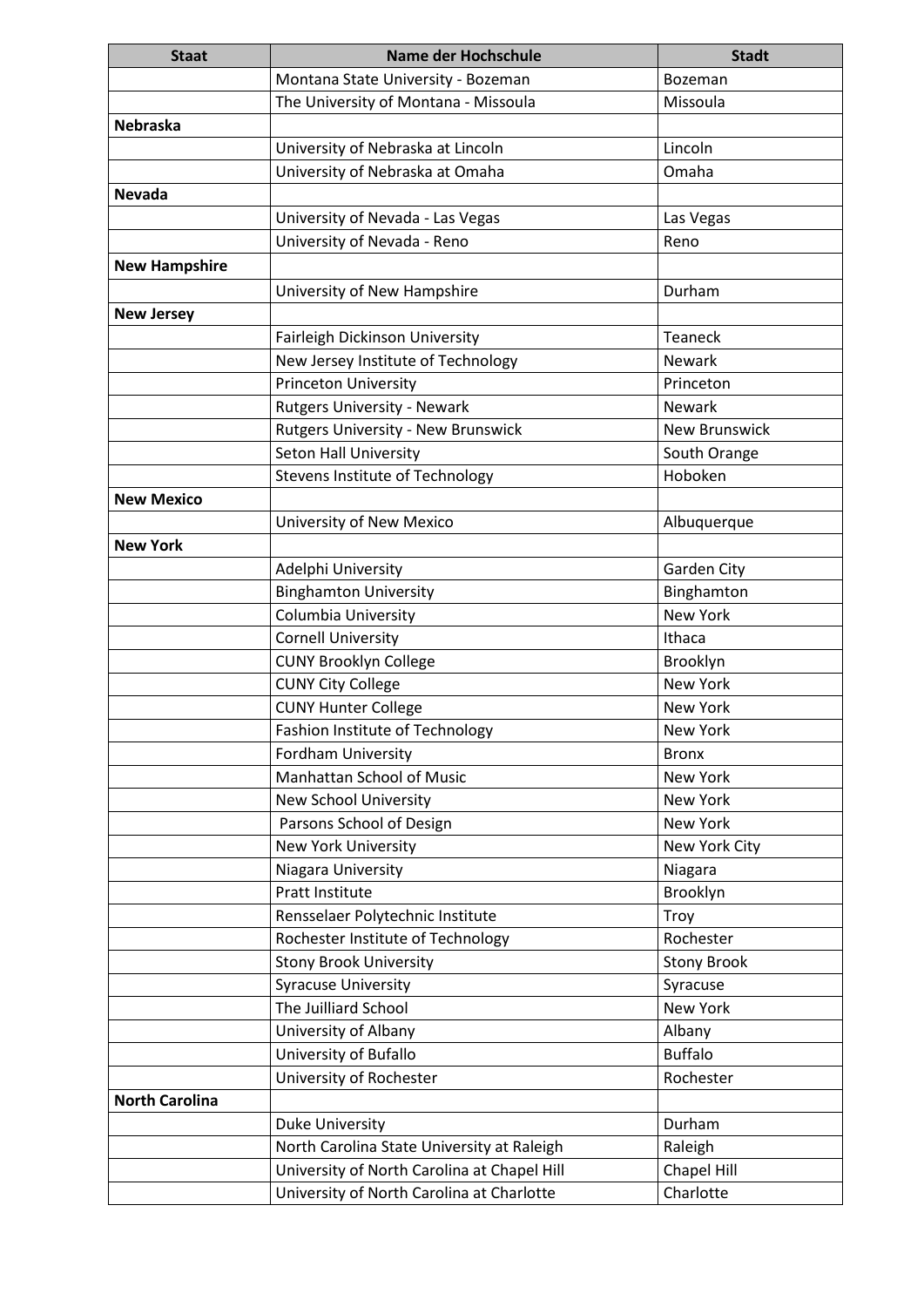| <b>Staat</b>          | Name der Hochschule                              | <b>Stadt</b>           |
|-----------------------|--------------------------------------------------|------------------------|
|                       | University of North Carolina at Greensboro       | Greensboro             |
| Ohio                  |                                                  |                        |
|                       | <b>Bowling Green State University</b>            | <b>Bowling Green</b>   |
|                       | Case Western Reserve University                  | Cleveland              |
|                       | Kent State University                            | Kent                   |
|                       | Oberlin College                                  | Oberlin                |
|                       | <b>Ohio State University</b>                     | Columbus               |
|                       | <b>Ohio University</b>                           | Athens                 |
|                       | University of Dayton                             | Dayton                 |
| <b>Oklahoma</b>       |                                                  |                        |
|                       | University of Oklahoma - Norman                  | Norman                 |
| Oregon                |                                                  |                        |
|                       | <b>Oregon State University</b>                   | Corvallis              |
|                       | <b>Portland State University</b>                 | Portland               |
|                       | University of Oregon                             | Eugene                 |
| Pennsylvania          |                                                  |                        |
|                       | <b>Carnegie Mellon University</b>                | Pittsburgh             |
|                       | <b>Drexel University</b>                         | Philadelphia           |
|                       | Indiana University of Pennsylvania               | Indiana                |
|                       | Pennsylvania State University                    | <b>University Park</b> |
|                       | <b>Temple University</b>                         | Philadelphia           |
|                       | University of Pennsylvania                       | Philadelphia           |
|                       | University of Pittsburgh                         | Pittsburgh             |
|                       | Villanova University                             | Villanova              |
| <b>Rhode Island</b>   |                                                  |                        |
|                       | <b>Brown University</b>                          | Providence             |
|                       | Rhode Island School of Design                    | Providence             |
|                       | University of Rhode Island                       | Kingston               |
| <b>South Carolina</b> |                                                  |                        |
|                       | <b>Clemson University</b>                        | Clemson                |
|                       | University of South Carolina at Columbia         | Columbia               |
| <b>Tennessee</b>      |                                                  |                        |
|                       | <b>Belmont University</b>                        | Nashville              |
|                       | University of Tennessee                          | Knoxville              |
|                       | Vanderbilt University                            | Nashville              |
| <b>Texas</b>          |                                                  |                        |
|                       | <b>Baylor University</b>                         | Waco<br>Houston        |
|                       | <b>Rice University</b><br>Texas A & M University | <b>College Station</b> |
|                       | Texas Wesleyan University                        | Ft Worth               |
|                       | University of Houston                            | Houston                |
|                       | University of Texas at Austin                    | Austin                 |
|                       | University of Texas at Dallas                    | Richardson             |
|                       | University of Texas at San Antonio               | San Antonio            |
| Utah                  |                                                  |                        |
|                       | University of Utah                               | Salt Lake City         |
| Vermont               |                                                  |                        |
|                       | University of Vermont                            | Burlington             |
|                       |                                                  |                        |
|                       |                                                  |                        |